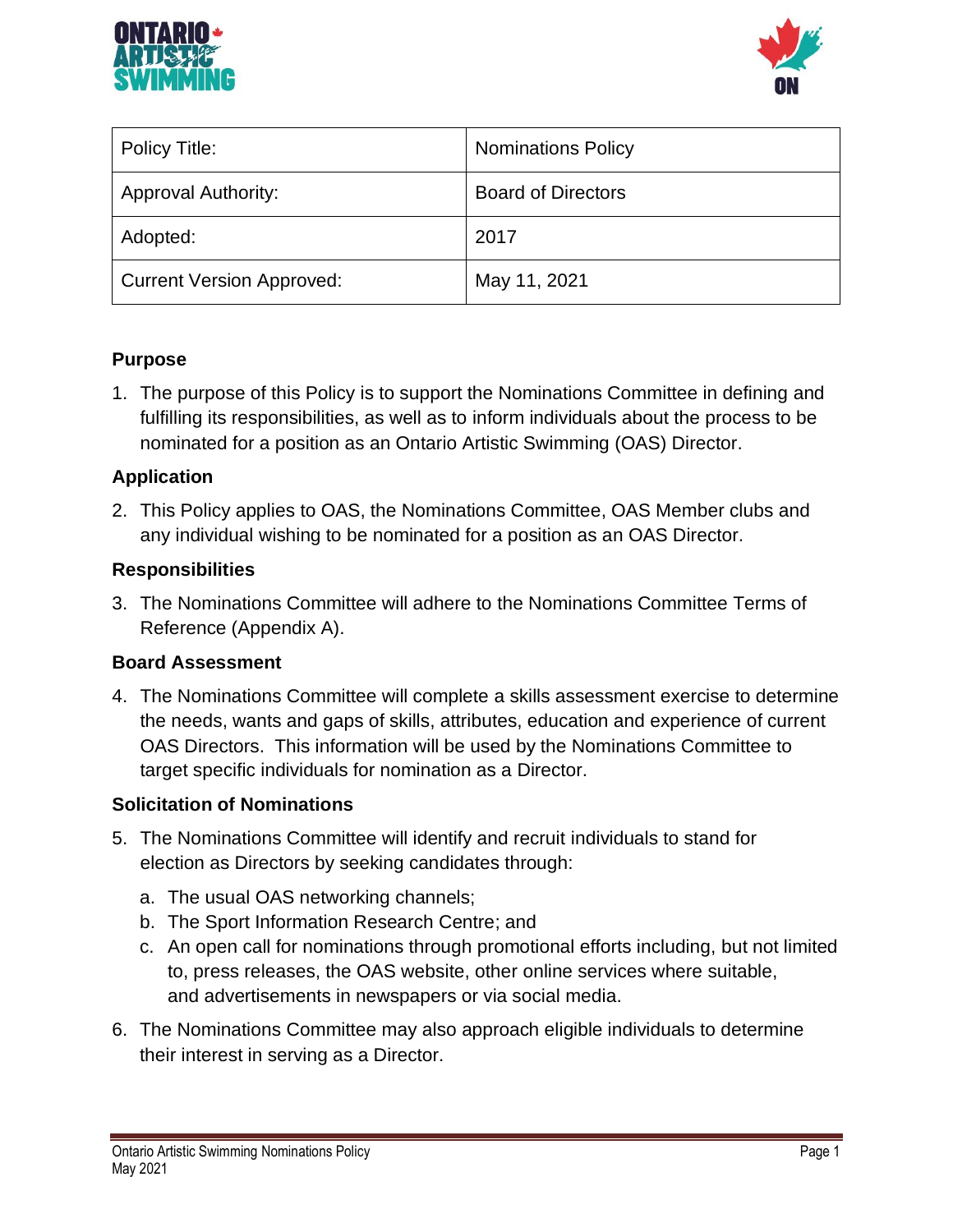



- 7. When soliciting candidates, the Nominations Committee will write targeted ads or notices particular to the medium in which the position in being promoted. For example, a notice posted on the OAS website should describe the particular skills that are desired for a Director as well as outlining some of the responsibilities of the role.
- 8. The Nominations Committee will also appoint a contact person from among its members who can answer questions about the nomination process and the role of a Director.

## **Nomination of Candidates**

9. Individuals can submit nominations to the Nominations Committee so long as an Application Form and any supporting materials are submitted before the final deadline and signed by the individual that is being nominated.

## **Review of Nominees**

- 10.The Nominations Committee will review each Application Form and any supporting materials to ensure that the individual is eligible, to determine their regional affiliation, to assess their skills, attributes, education and experience, and compare the assessment with the particular skills that are desired for a Director.
- 11.The Nominations Committee will short-list the applicants based on the specific and desired competencies required by the Board and will ensure the individual is eligible as well as perform reference checks and interviews. The Nominations Committee will also communicate directly with the short-listed candidates to discuss the role, responsibilities and expectations of a Director.
- 12.Upon the Nominees request, a nominee who the Nominations Committee believes is ineligible will be given the opportunity to demonstrate their eligibility. The Nominations Committee will vote to determine the eligibility of any nominee whose eligibility is in question. This decision is final and may not be appealed.
- 13.The Nominations Committee will make a final report to the voting Members before the Annual Meeting or any Member's meeting at which an election occurs and may recommend their preferred slate of Nominees. The Nominations Committee may not prevent a candidate from running unless the candidate is ineligible.

#### **Timelines**

- 14.The Nominations Committee will identify a deadline for the submission of nominations. All deadlines will be described here and on the Application Form.
- 15.The Nominations Committee will set the following deadlines, which may be extended by the Nominations Committee in special circumstances: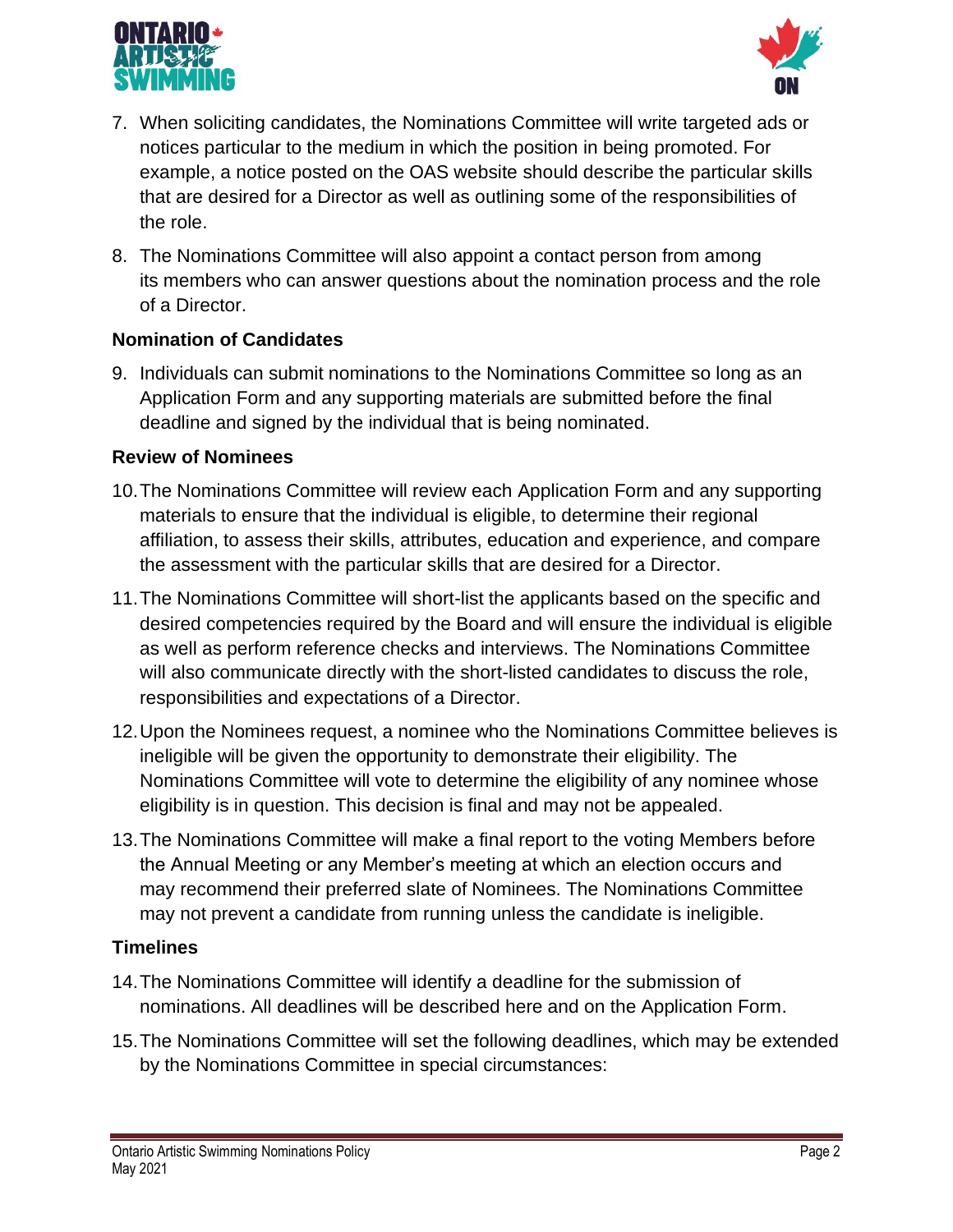



| <b>Timeline</b>                        | <b>Deadline</b>                                                                                                   |
|----------------------------------------|-------------------------------------------------------------------------------------------------------------------|
| 90 days before Annual Meeting          | Nominations Committee will begin soliciting<br>nominees                                                           |
| 75 days before Annual Meeting          | Nominations Committee will begin reviewing<br>Application Forms and supporting materials<br>submitted by nominees |
| 75 to 30 days before Annual<br>Meeting | Nominations Committee will short-list candidates<br>and conduct the Nominations Committee's due<br>diligence      |
| 30 days before Annual Meeting          | Nominations are closed                                                                                            |

## **Communication**

- 16.Once the Nominations Committee confirms the nominee's eligibility, the nominee may begin to inform individuals that they are registered to run for election.
- 17.The Nominations Committee will distribute Application Forms and supporting materials submitted by nominees to Members no fewer than fifteen (15) days prior to the Annual Meeting or any Member's meeting at which an election occurs in order to ensure voting Members can make an informed decision.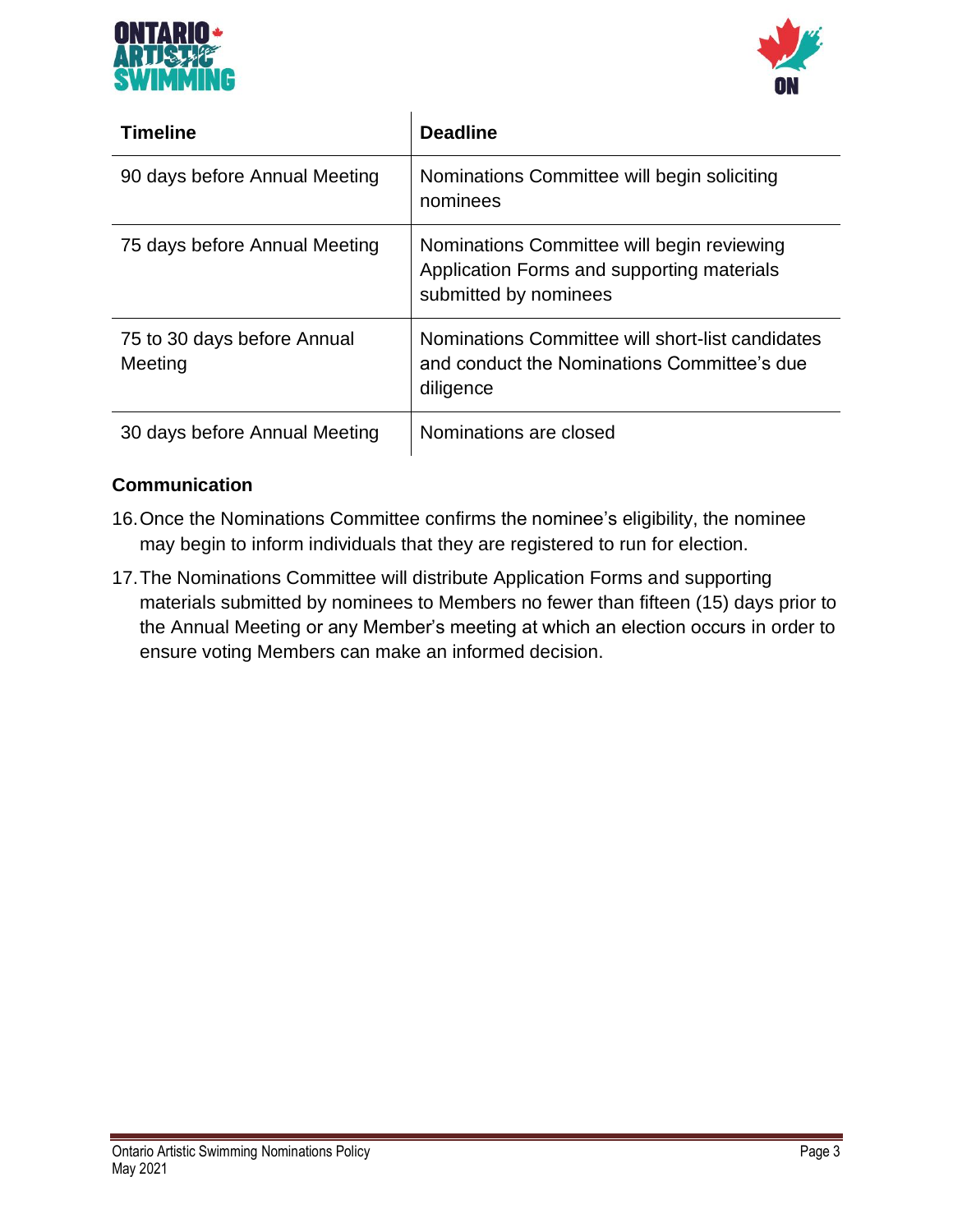



# **Nominations Committee Terms of Reference**

|                        | <b>Committee name: Nominations Committee</b>                                                                                                                                                                                                                                                                                                             |  |
|------------------------|----------------------------------------------------------------------------------------------------------------------------------------------------------------------------------------------------------------------------------------------------------------------------------------------------------------------------------------------------------|--|
| Type:                  | <b>Board Committee</b>                                                                                                                                                                                                                                                                                                                                   |  |
| <b>Composition:</b>    | The Nominations Committee will consist of at least three (3) and<br>not more than five (5) voting members, at least one (1) of whom is<br>not OAS director. The President will appoint the Chair of the<br>Nominations Committee in accordance with the Ontario Artistic<br>Swimming (OAS) Bylaws. The Chair must be a current director.                 |  |
| <b>Purpose:</b>        | The Nominations Committee leads recruitment, education,<br>evaluation and succession planning for the board and board<br>committees.                                                                                                                                                                                                                     |  |
| <b>Responsible to:</b> | <b>Board of Directors</b>                                                                                                                                                                                                                                                                                                                                |  |
| Term:                  | Nominations Committee members will be appointed for a term of<br>two (2) years unless removed in accordance with the OAS Bylaws.                                                                                                                                                                                                                         |  |
| <b>Meetings:</b>       | The Nominations Committee will hold at least four (4) meetings a<br>year, at the call of the Chair. In addition, the Chair is required to call<br>a meeting of the Committee if requested to do so by:                                                                                                                                                   |  |
|                        | Any Committee member;<br>a.<br>The Executive Director;<br>b.<br>The President.<br>c.                                                                                                                                                                                                                                                                     |  |
|                        | Notice of a meeting may be written or verbal.                                                                                                                                                                                                                                                                                                            |  |
|                        | Meetings may be held by way of in person, teleconference or<br>internet as determined by the Chair or by majority of the Committee<br>members.                                                                                                                                                                                                           |  |
| Quorum:                | A majority of members of the Committee in accordance with the<br>OAS Bylaws.                                                                                                                                                                                                                                                                             |  |
| Voting:                | Each Committee member is entitled to one vote, in person, orally,<br>in writing or by email, in accordance with the Bylaws. Members of<br>the Committee are not entitled to vote by proxy. Resolutions will be<br>decided by a majority of the votes being in favour of the resolution.<br>In the case of a tie, the motion will be considered defeated. |  |
| Vacancy:               | When a Committee member vacancy occurs, the Chair, with<br>approval from the board, may appoint a qualified individual to fill the<br>vacancy for the remainder of the vacating individual's term.                                                                                                                                                       |  |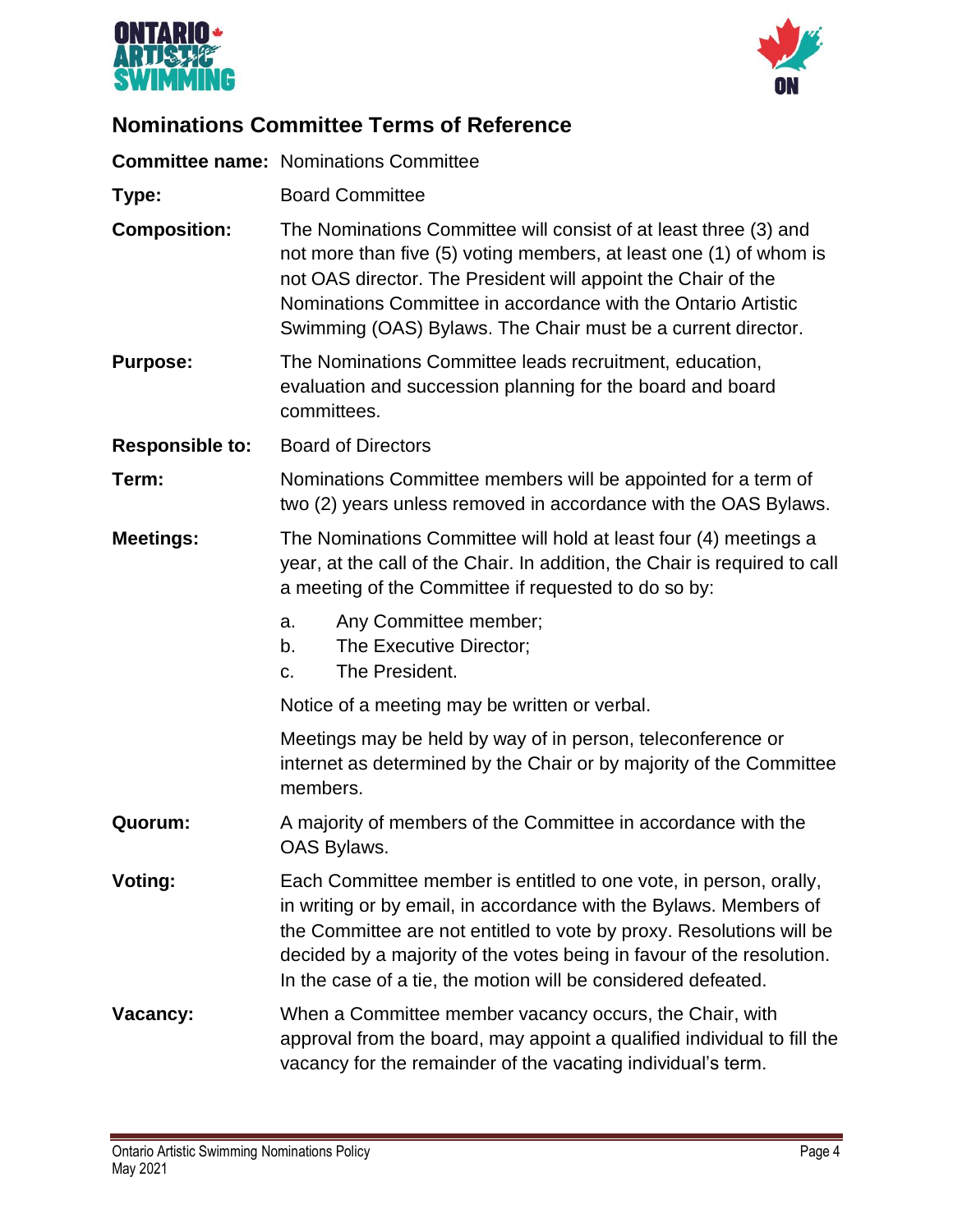



| <b>Removal:</b>          | Members are removable by a majority vote of the board in<br>accordance with the OAS Bylaws.                                                                                                            |
|--------------------------|--------------------------------------------------------------------------------------------------------------------------------------------------------------------------------------------------------|
| <b>Reporting:</b>        | The Nominations Committee will report to the board on all of its<br>proceedings. The Committee will record minutes of all meetings, a<br>copy of which will be forwarded to the Executive Director.    |
| <b>Authority:</b>        | The Nominations Committee is empowered by the board to make<br>decisions within the mandate established by these Terms of<br>Reference, in accordance with the Nominations Policy and OAS<br>Bylaws.   |
| <b>Budget:</b>           | The Executive Director must approve all Nominations Committee<br>expenditures. No committee has the authority to incur debts in the<br>name of the corporation in accordance with the OAS Bylaws.      |
| <b>Responsibilities:</b> | The Nominations Committee leads recruitment, education,<br>evaluation and succession planning for the board and board<br>committees. The Nominations Committee will:                                   |
|                          | a. Review board members' performance and conduct a board                                                                                                                                               |
|                          | skills evaluation process;<br>b. Consider the short and long-term plans of the organization and<br>any special board qualities that are required to carry out these<br>plans;                          |
|                          | c. Develop a matrix of skills, attributes, education and experience<br>that exists on the board and identify any gaps;                                                                                 |
|                          | d. Review terms being served and contact board members to<br>see if they intend to serve again;                                                                                                        |
|                          | e. Identify, evaluate and recruit qualified individuals to stand for<br>election as a Director, including writing targeted ads or notices;                                                             |
|                          | f. Draft a call for nominations based on the wants and gaps on the<br>OAS board and the need to replace members, and have it<br>published by OAS staff;                                                |
|                          | g. Appoint a contact person from among Committee members who<br>can answer questions about nomination process and role of<br>a Director;                                                               |
|                          | h. Review Application Forms and supporting materials to ensure<br>candidates are eligible, to determine their Region affiliation, and<br>to assess their skills, attributes, education and experience; |
|                          | Conduct reference checks and interviews with any short-listed<br>i.<br>candidates.                                                                                                                     |
|                          |                                                                                                                                                                                                        |

j. Approve any Nominee campaign material;